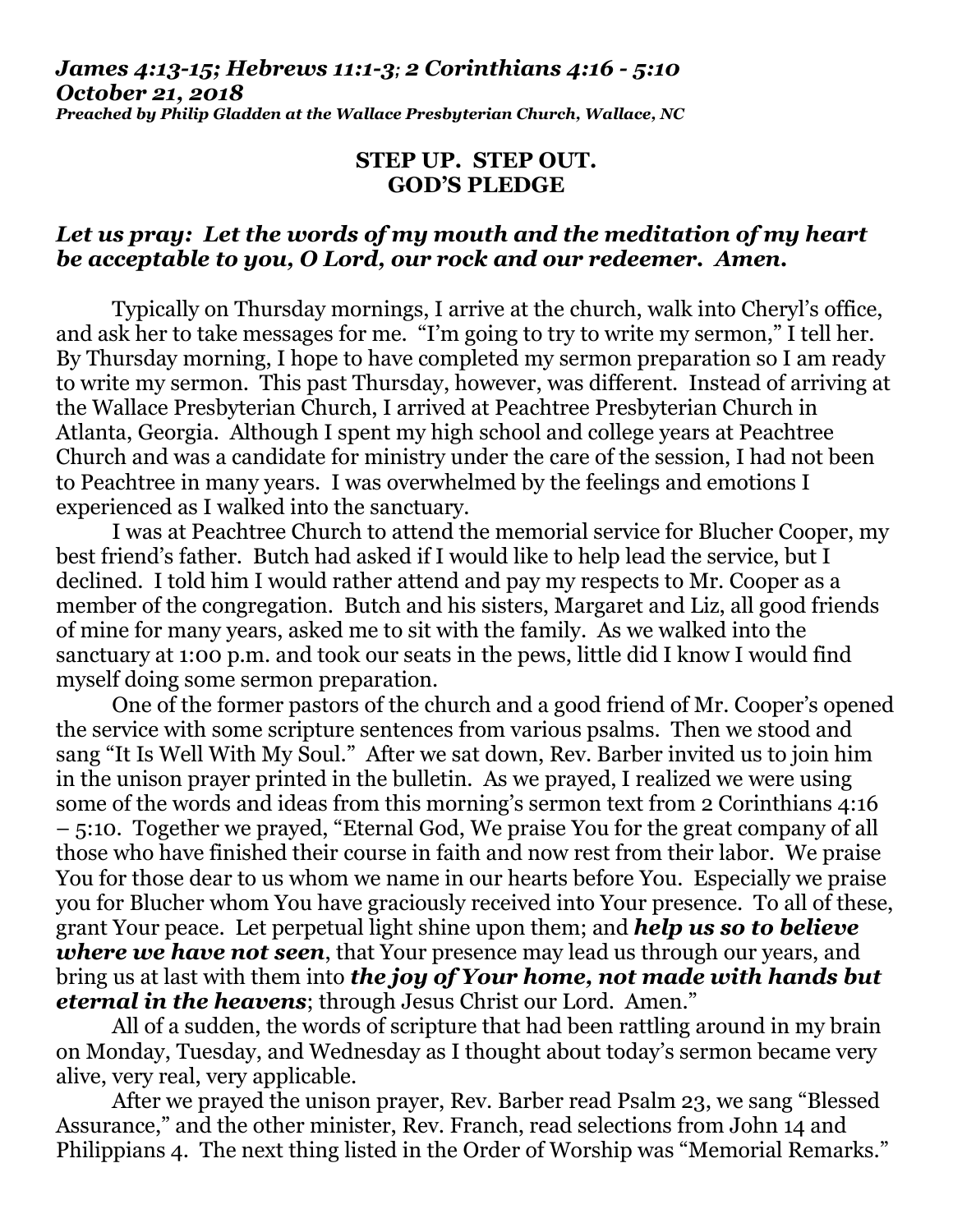Rev. Barber stood up and, as he began his remarks about Mr. Cooper, he said, "As I was thinking about what to say today, a particular scripture passage came to mind." Then he began reading 2 Corinthians 5:1-10, which we just heard a few minutes ago. It was as if time stopped and God's Word was speaking directly to me. John Wesley talked about his heart being "strangely warmed" as he heard God's Word read in a meeting at Aldersgate. The two disciples on the road to Emmaus said, "Were not our hearts burning within us while he was talking to us on the road, while he was opening the scriptures to us?" That's how I felt Thursday afternoon. The words on the page became the living Word of God in that place, at that time.

Rev. Barber talked about Paul's encouraging words, "So we are always confident: even though we know that while we are at home in the body we are away from the Lord – for we walk by faith and not by sight," and he made the connection to Mr. Cooper "going home" to be with the Lord. This is a most appropriate scripture to read at a funeral or memorial service. I have used Paul's words many times in such situations, especially at the graveside. I imagine Paul's words brought great comfort to Margaret, Butch, and Liz, and to the rest of Mr. Cooper's family and friends, for he was a man of great faith who made it his aim to please the Lord.

But as I sat there and listened to Rev. Barber talk about 2 Corinthians 5:1-10 and Mr. Cooper's homecoming, I was very aware of all of the living people in the sanctuary who were hearing God's Word. And I found myself thinking about standing up here this morning preaching from 2 Corinthians  $4:16 - 5:10$ , not at a funeral or memorial service, but in a regular Sunday morning worship service. There's never been any question in my mind that Paul's words are most fitting to read at the time of death. Thursday afternoon, in the midst of a memorial service, I was suddenly very aware of how meaningful Paul's words are for us who are living, who seek to walk in the way of the Lord – "for we walk by faith, not by sight."

We have three epistle lessons this morning. That's a bit unusual, but all three talk about walking by faith, not by sight. James says, "You do not even know what tomorrow will bring . . . You ought to say, 'If the Lord wishes, we will live and do this or that.'" (James 4:14-15) Hebrews says, "Now faith is the assurance of things hoped for, the conviction of things not seen." Paul roots our confidence in living, not in our own abilities and accomplishments or knowledge, but in our walk of faith. Ultimately, God's promise for the future applies to the hope we have of the resurrection to eternal life. That's why these words from 2 Corinthians 5 are so often read at the graveside. But that very same hope is what sustains us in the living of these days, since we do not even know what tomorrow will bring.

Early last week, I received a note from someone whose house got flooded out. It has now been emptied and gutted, as have so many more houses. I asked her if I could share a couple of phrases from the note in today's sermon, and she said, "Be my guest." She wrote, "This has been an unbelievable journey . . . here today and gone tomorrow! I know God has a plan for us . . . will be patient and wait! In the meantime prayers are appreciated."

That phrase – "here today and gone tomorrow!" – caught my attention. In a way, that phrase is a pretty good paraphrase of what the apostle Paul wrote to the Corinthians about this life and the life to come. Paul wrote, "So we do not lose heart.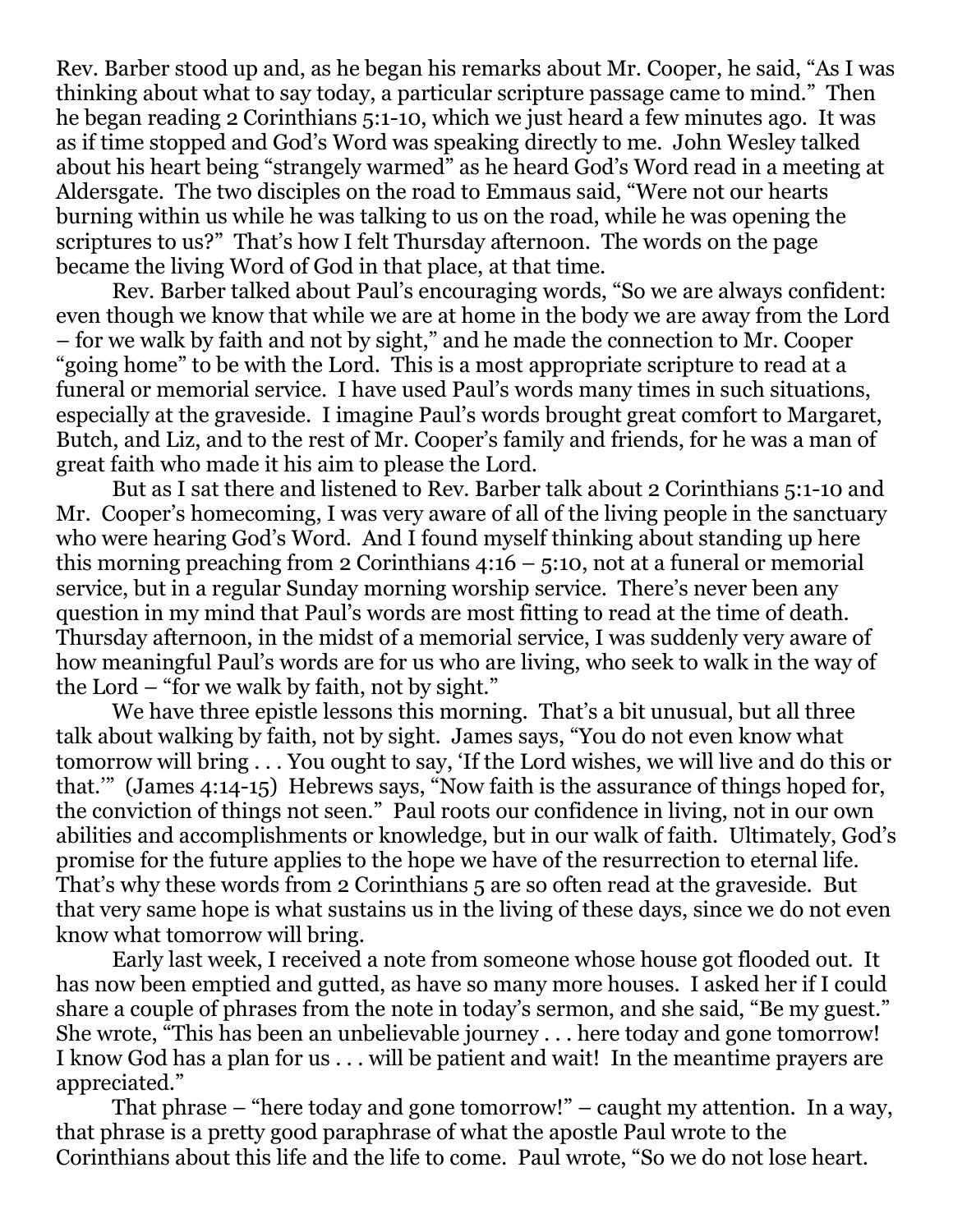Even though our outer nature is wasting away, our inner nature is being renewed day by day. . . we look not at what can be seen but at what cannot be seen; for what can be seen is temporary, but what cannot be seen is eternal. . . For we know that if the earthly tent we live in is destroyed, we have a building from God, a house not made with hands, eternal in the heavens." (2 Corinthians 4:16, 18, 5:1)

As we have seen first-hand in the aftermath of Hurricane Florence and in pictures from Florida after Hurricane Michael, "Here today and gone tomorrow!" is all too real for many of our neighbors. We know very vividly – either personally or vicariously – how quickly and easily the things in our lives can come and go. That's why Paul talks about walking by faith and not by sight, and looking at what cannot be seen, what is eternal. And when we put too much trust in what can be seen, or when what can be seen is suddenly and drastically taken away from us, our remaining hope, our sure hope is in the promise of God. As Paul puts it (for this life and the life beyond), "He who has prepared us for this very thing is God, who has given us the Spirit as a guarantee."

You'll notice the margin note in today's bulletin next to the offering is taken from the 21st century King James Version. I like how it says, "God hath given unto us the *pledge* of the Spirit." That word "pledge" or "guarantee" is an act of good faith. It has its roots in the financial world. It's earnest money. It's a down payment. It's a promise made in good faith. Interestingly, the biblical Greek word for "pledge, guarantee" is now used in modern Greek to mean "engagement ring." But isn't that appropriate, since an engagement ring is a promise, a pledge, a guarantee of the commitment and devotion and way of life that is yet to come?

Last fall we tried something different during our fall Stewardship emphasis. On Pledge Dedication Sunday, you were asked to write down an amount of money on a piece of paper, put that paper in an envelope, seal it, and address the envelope to yourself. Then you were invited to come forward and put your envelope on the communion table as an act of dedication and faith. No one has opened the envelopes since last fall. In the next few weeks, you should receive your envelope in the mail. This is intended to be a spiritual exercise – to think during the year about the commitments we all made and to take stock of where we are with that commitment when we open the envelopes and look at what we wrote a year ago.

In a sense, the session last year wanted to help us think very concretely about what it means to "walk by faith and not by sight." A year ago, none of us on the session or in the congregation had any idea what we would be facing in our community this fall, in the aftermath of Hurricane Florence. Obviously, many if not most or all of us will open our envelopes and read what we wrote down last fall in much different circumstances. For some people, it really is a matter of "here today and gone tomorrow." For others of us who didn't lose the things of our lives that can be seen, we will read what we wrote as we wonder how best to help our friends and neighbors.

At the session meeting Tuesday night, your elders and I had a good conversation about how to talk about stewardship in light of what has happened in our church and community in Hurricane Florence. There was much wisdom and compassion and good guidance shared around the table. We agreed as a session to name the situation for what it is – a difficult time facing all of us. But we also believe and trust that as